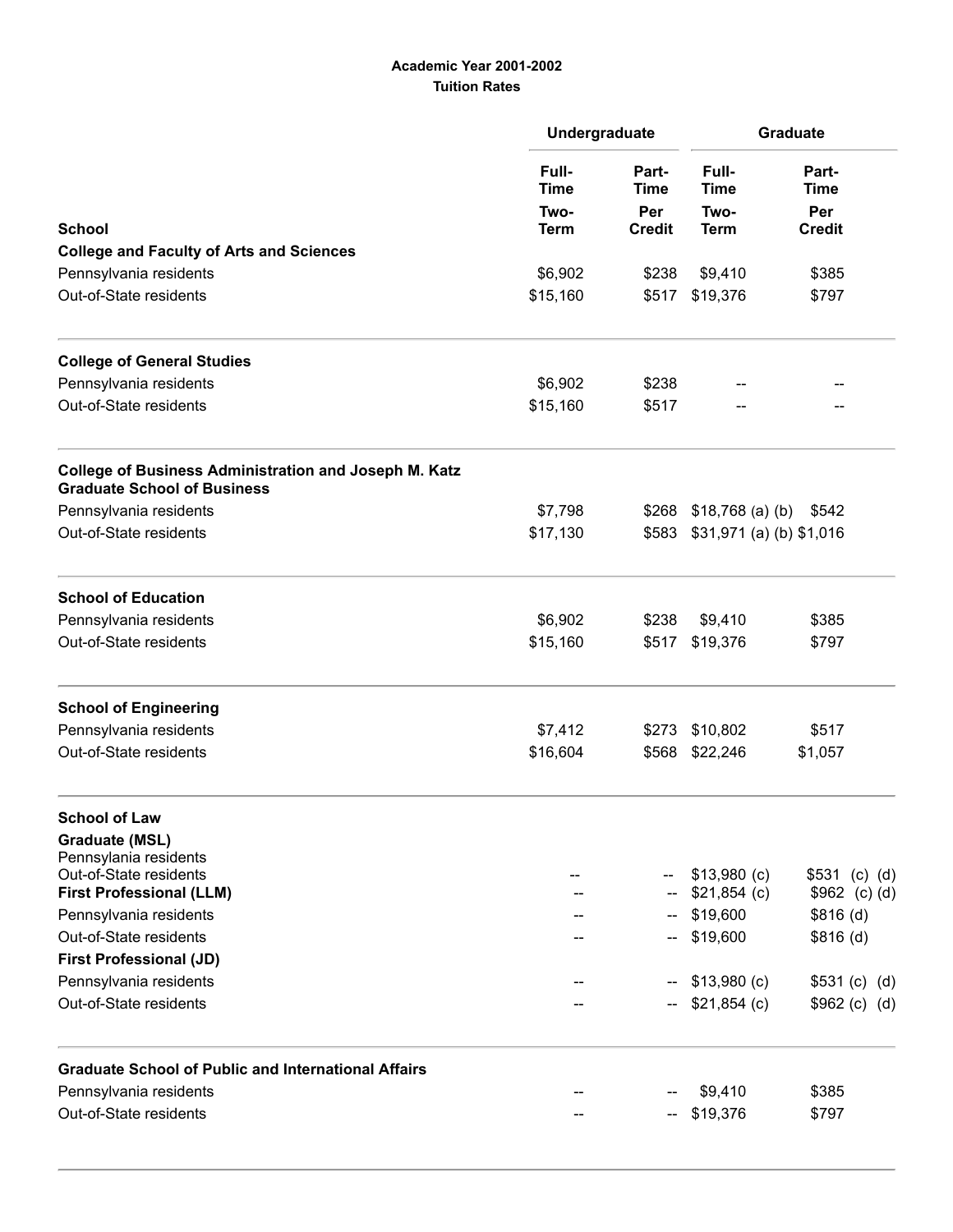| <b>School of Social Work</b>               |          |       |               |            |
|--------------------------------------------|----------|-------|---------------|------------|
| Pennsylvania residents                     | \$6,902  | \$238 | \$9,410       | \$385      |
| Out-of-State residents                     | \$15,160 | \$517 | \$19,376      | \$797      |
| <b>School of Information Sciences</b>      |          |       |               |            |
| Pennsylvania residents                     | \$7,488  | \$250 | \$9,896       | \$407      |
| Out-of-State residents                     | \$16,412 | \$537 | \$20,376      | \$843      |
| <b>School of Dental Medicine</b>           |          |       |               |            |
| Undergraduate                              |          |       |               |            |
| Pennsylvania residents                     | \$6,902  | \$238 |               |            |
| Out-of-State residents                     | \$15,106 | \$517 |               |            |
| <b>Graduate (Basic Science Programs)</b>   |          |       |               |            |
| Pennsylvania residents                     |          | --    | \$11,034      | \$454      |
| Out-of-State residents                     |          | −−    | \$22,738      | \$936      |
| <b>Graduate (Clinical Programs)</b>        |          |       |               |            |
| Pennsylvania residents                     |          | --    | \$22,478      | \$932      |
| Out-of-State residents                     | --       |       | \$32,702      | \$1,359    |
| <b>First Professional</b>                  |          |       |               |            |
| Pennsylvania residents                     |          |       | \$22,478      | \$499(d)   |
| Out-of-State residents                     |          |       | \$32,702      | \$910(d)   |
| <b>School of Nursing</b>                   |          |       |               |            |
| Pennsylvania residents                     | \$8,882  | \$301 | $$11,034$ (c) | \$454(c)   |
| Out-of-State residents                     | \$19,376 | \$641 | $$22,738$ (c) | \$936(c)   |
| <b>School of Pharmacy</b>                  |          |       |               |            |
| <b>Graduate</b>                            |          |       |               |            |
| Pennsylvania residents                     |          | --    | \$11,034      | \$454      |
| Out-of-State residents                     |          |       | \$22,738      | \$936      |
| <b>First Professional (PharmD Program)</b> |          |       |               |            |
| Pennsylvania residents                     |          |       | \$11,706      | \$509(d)   |
| Out-of-State residents                     |          |       | \$16,356      | \$711(d)   |
| <b>Graduate School of Public Health</b>    |          |       |               |            |
| Pennsylvania residents                     |          |       | \$11,034      | \$454      |
| Out-of-State residents                     |          |       | \$22,738      | \$936      |
| <b>School of Medicine</b>                  |          |       |               |            |
| <b>Graduate</b>                            |          |       |               |            |
| Pennsylvania residents                     |          |       | \$11,034      | \$454      |
| Out-of-State residents                     |          |       | \$22,738      | \$936      |
| <b>First Professional</b>                  |          |       |               |            |
| Pennsylvania residents                     |          |       | \$24,100      | $$426$ (d) |
| Out-of-State residents                     | --       | --    | \$32,542      | $$751$ (d) |
|                                            |          |       |               |            |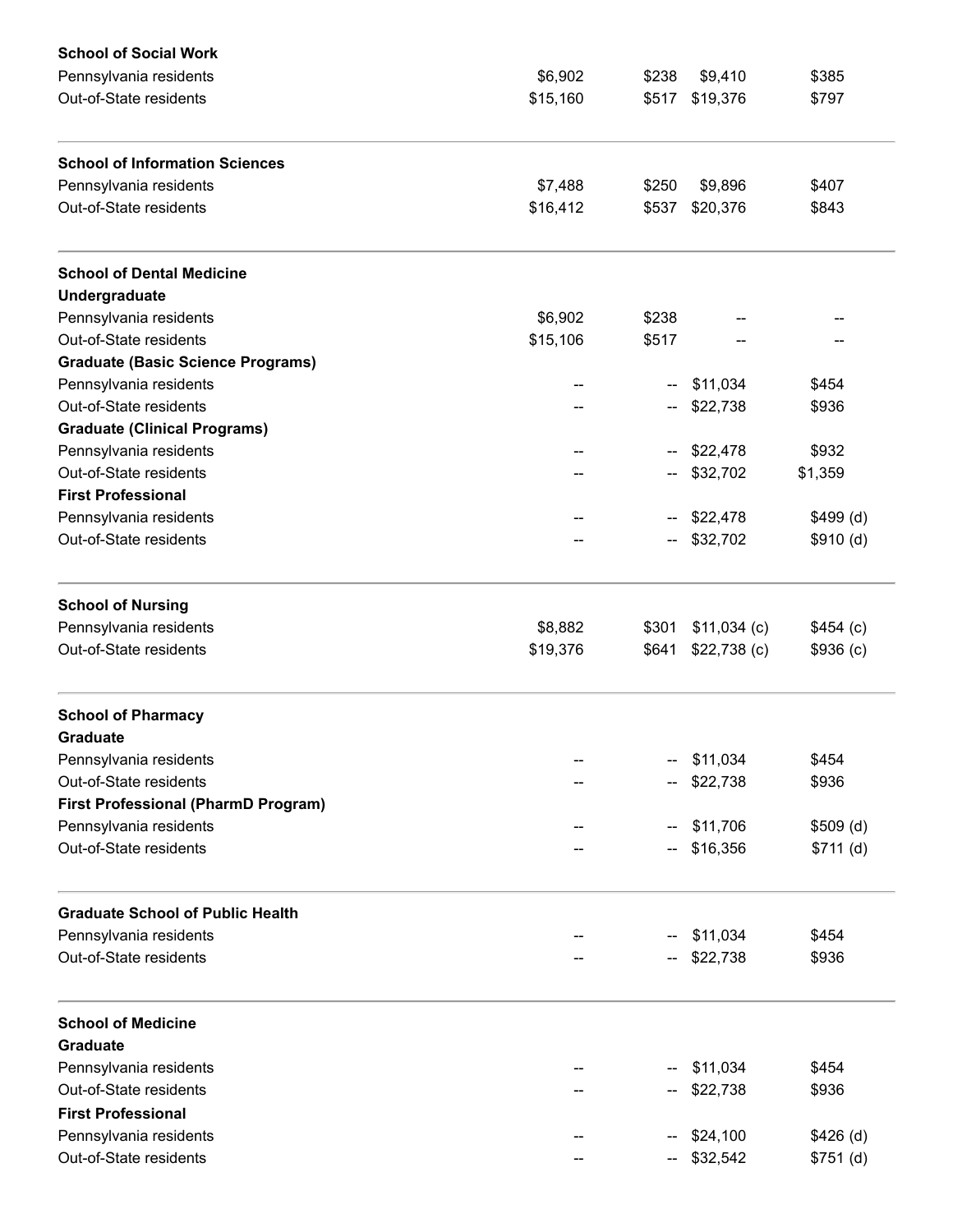| <b>School of Health and Rehabilitation Sciences</b>                                           |                     |                |                      |       |
|-----------------------------------------------------------------------------------------------|---------------------|----------------|----------------------|-------|
| Pennsylvania residents                                                                        | \$8,882<br>\$19,376 | \$301<br>\$641 | \$11,034<br>\$22,738 | \$454 |
| Out-of-State residents                                                                        |                     |                |                      | \$936 |
| <b>Schools of Education and Public Health</b>                                                 |                     |                |                      |       |
| Pennsylvania residents                                                                        |                     | --             | \$10,222             | \$419 |
| Out-of-State residents                                                                        |                     | $-$            | \$21,058             | \$867 |
| <b>Schools of Nursing and Public Health</b>                                                   |                     |                |                      |       |
| Pennsylvania residents                                                                        |                     |                | \$11,034             | \$454 |
| Out-of-State residents                                                                        |                     |                | \$22,738             | \$936 |
| Johnstown Campus (except for Engineering Technology,<br><b>Nursing, and Respiratory Care)</b> |                     |                |                      |       |
| Pennsylvania residents                                                                        | $$6,902$ (c)        | \$238          |                      |       |
| Out-of-State residents                                                                        | $$15,160$ (c)       | \$517          |                      |       |
| <b>Johnstown Campus - Engineering Technology</b>                                              |                     |                |                      |       |
| Pennsylvania residents                                                                        | \$7,412             | \$273          |                      |       |
| Out-of-State residents                                                                        | \$16,604            | \$568          |                      |       |
| <b>Johnstown Campus - Nursing</b>                                                             |                     |                |                      |       |
| Pennsylvania residents                                                                        | \$8,882             | \$301          |                      |       |
| Out-of-State residents                                                                        | \$19,376            | \$641          |                      |       |
| <b>Johnstown Campus - Respiratory Care</b>                                                    |                     |                |                      |       |
| Pennsylvania residents                                                                        | \$7,388             | \$250          |                      |       |
| Out-of-State residents                                                                        | \$16,216            | \$533          |                      |       |
| <b>Greensburg Campus</b>                                                                      |                     |                |                      |       |
| Pennsylvania residents                                                                        | $$6,902$ (c)        | \$238          |                      |       |
| Out-of-State residents                                                                        | $$15,160$ (c)       | \$517          |                      |       |
| <b>Titusville Campus</b>                                                                      |                     |                |                      |       |
| Pennsylvania residents                                                                        | $$6,370$ (c)        | \$213          |                      |       |
| Out-of-State residents                                                                        | $$13,992$ (c)       | \$462          |                      |       |
| <b>Bradford Campus (except Nursing)</b>                                                       |                     |                |                      |       |
| Pennsylvania residents                                                                        | $$6,902$ (c)        | \$238          |                      |       |
| Out-of-State residents                                                                        | $$15,160$ (c)       | \$517          |                      |       |